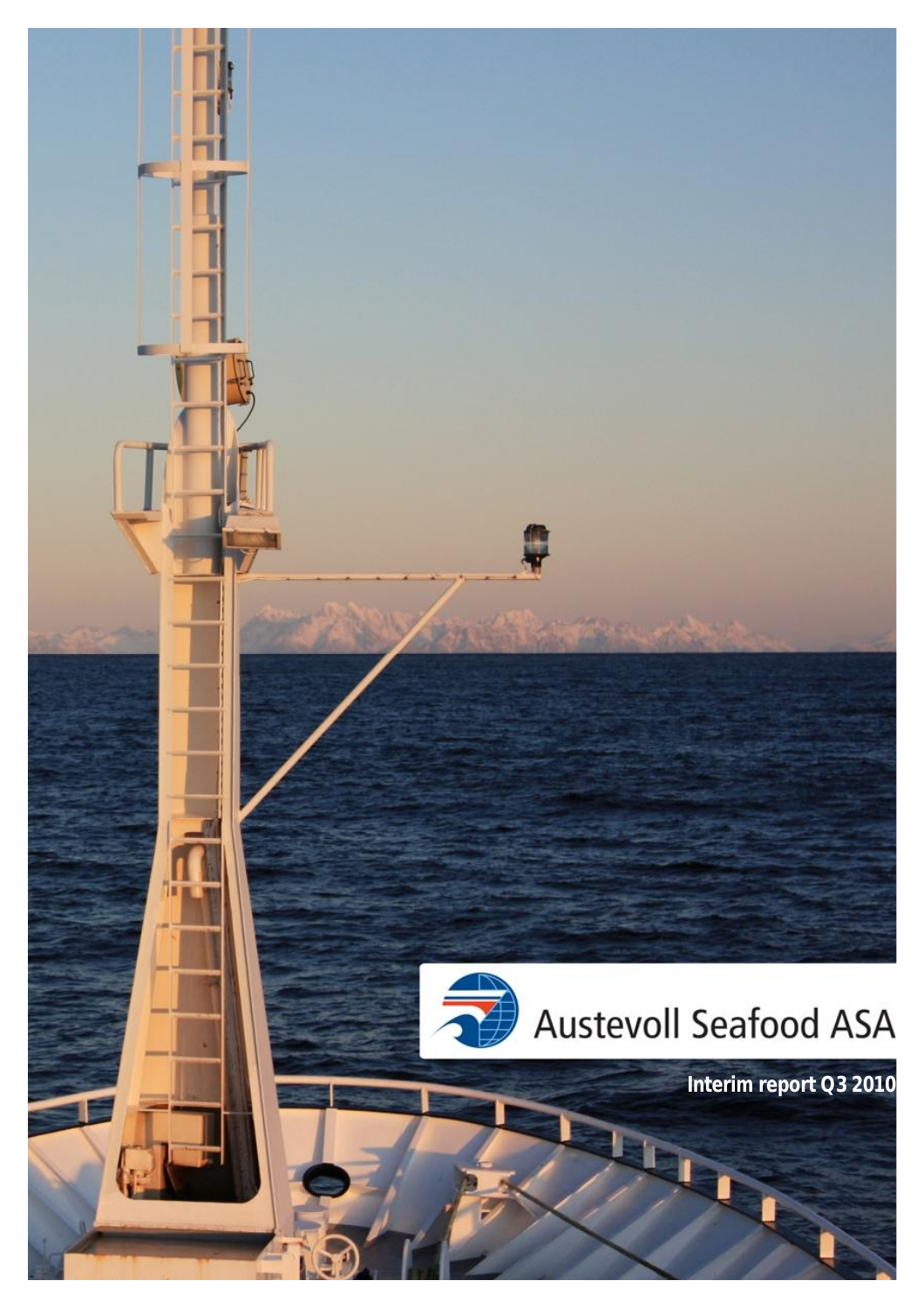

**The strong operating result reported in Q3 has solidified the Group's positive development** 

**Good market and good prices for salmon, trout and fish oil in the quarter** 

**Seasonally low production quarter for pelagic business** 

**Acquisition of 33.27% of the shares in Norway Pelagic ASA in the quarter** 

**Agreement signed for the sale of 100% of the shares in Epax Holding AS** 

#### **Q3 2010**

- Group income in Q3 2010 totalled NOK 3,329 million, an increase from NOK 2,740 million in the same period in 2009.
- The Group's operating result before depreciation and value adjustment for biomass (EBITDA) for Q3 2010 was NOK 706 million compared with NOK 459 million in Q3 2009
- The Group achieved good prices for its products in the third quarter, with considerably higher prices for Atlantic salmon and fishmeal than in the same period last year. The third quarter, as normal, had a low production rate within the pelagic segment.
- In July, AUSS acquired 33.27% of the shares in one of the world's leading producer of seafood based on pelagic raw materials, Norway Pelagic ASA.
- In the third quarter, AUSS signed an agreement regarding the sale of 100% of the shares in Epax Holding AS, conditional upon approval by the public authorities.
- Lerøy Seafood Group signed an agreement for the acquisition of 50.71% of the shares in Sjøtroll Havbruk AS. Sjøtroll Havbruk AS farms salmon and salmon trout through 25 licenses in Hordaland.

| All figures in NOK 1.000                        | Q3 10        | Q3 09        | <b>YTD 2010</b> | <b>YTD 2009</b> | 31.12.2009   |
|-------------------------------------------------|--------------|--------------|-----------------|-----------------|--------------|
|                                                 |              |              |                 |                 |              |
| Operating income                                | 3.329.376    | 2.739.576    | 9.240.990       | 8.123.538       | 11.324.609   |
| <b>EBITDA</b>                                   | 705.866      | 459.016      | 1.787.084       | 1.366.029       | 1.921.695    |
| <b>EBITDA %</b>                                 | 21 %         | 17 %         | 19 %            | 17%             | 17 %         |
| Earnings per share                              | 1,36         | 0,39         | 3,88            | 2,68            | 3,83         |
| Earnings per share excl. fair value adj biomass | 1,43         | 0.75         | 3,49            | 2.70            | 3,68         |
| <b>Total assets</b>                             | 16.363.542   | 15.860.467   | 16.363.542      | 15.860.467      | 16.291.209   |
| Equity                                          | 7.799.174    | 6.803.281    | 7.799.174       | 6.803.281       | 7.095.483    |
| Equity ratio                                    | 48 %         | 43 %         | 48 %            | 43%             | 44 %         |
| Net interest bearing debt (NIBD)                | $-3.578.830$ | $-4.364.029$ | $-3.578.830$    | $-4.364.029$    | $-4.091.474$ |

|--|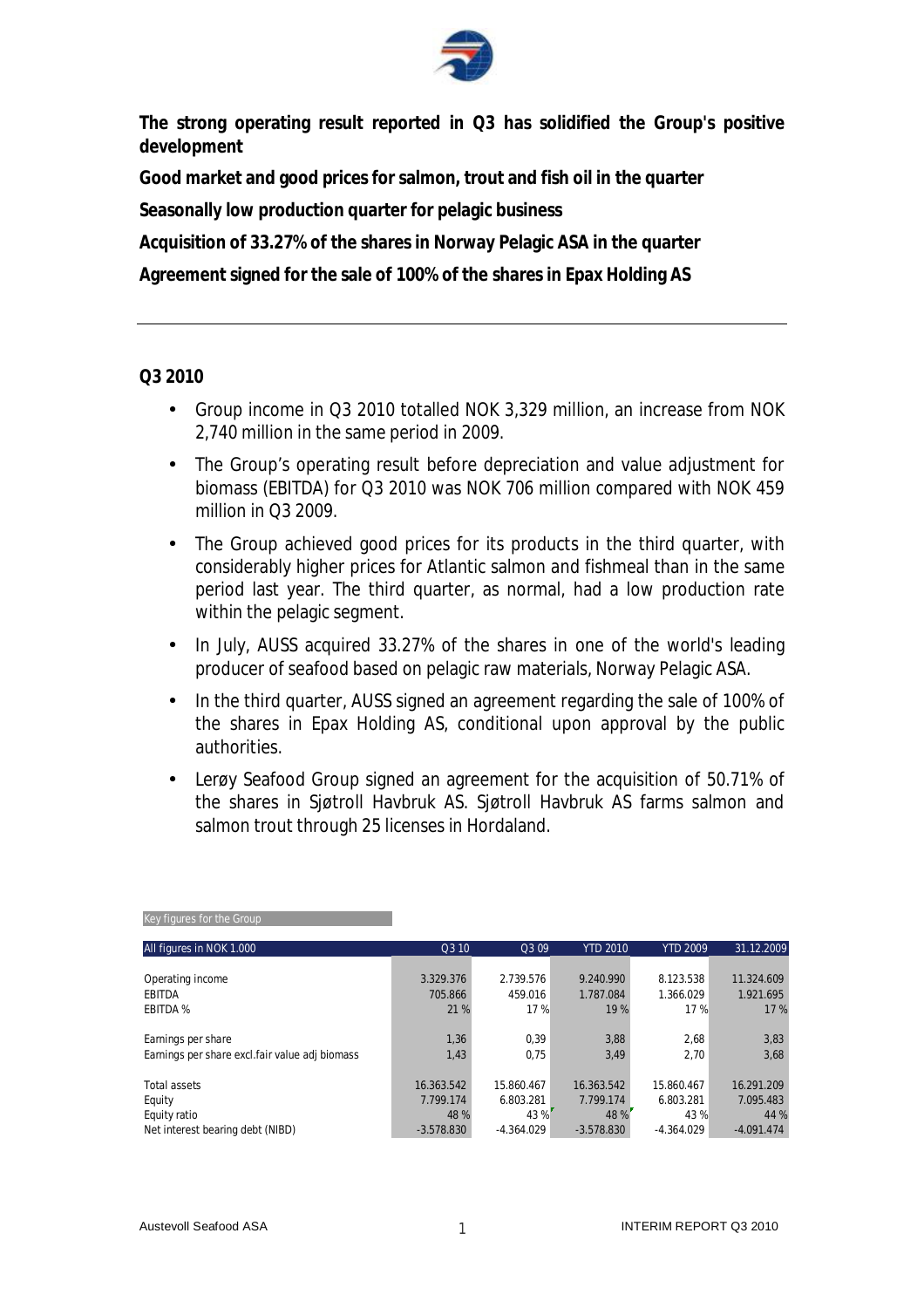

**Events after balance sheet date** 

On 1 October, AUSS completed the placement of a senior unsecured bond loan totalling NOK 500 million with interest rate terms 3 month NIBOR + 3.90% per year. The bond loan falls due on 14 October 2013. The new bond loan is listed on Oslo's alternative bond market (ABM).

AUSS also completed the repurchase of NOK 150 million of the existing bond loan, AUSS03, which matures in June 2011.

### **Financial information Q3 2010**

The Group reported operating income of NOK 3,329 million for the quarter (Q3 2009 NOK 2,740 million). EBITDA before value adjustment for biomass in Q3 was NOK 706 million (Q3 2009 NOK 459 million). Sales prices achieved for fishmeal and oil, Atlantic salmon and trout in Q3 2010 have been considerably higher than the same quarter in 2009. The Group also achieved good prices for its other products, but these were more in line with the prices achieved for Q3 2009.

EBIT before value adjustment for biomass in Q3 was NOK 572 million (Q3 2009 NOK 345 million). EBIT after value adjustment for biomass in Q3 was NOK 542 million (Q3 2009 NOK 202 million).

Income from affiliated companies for Q3 totalled NOK 39 million (NOK -5 million for Q3 2009). With effect from the end of July, Norway Pelagic ASA is an affiliated company, and the result from affiliated companies reflects AUSS's share of the net result achieved by Norway Pelagic ASA in August and September.

Norway Pelagic ASA is one of the world leading producers of pelagic products for consumption. In 2009, the company purchased approx. 480,000 tons of pelagic fish, mainly NVG herring, mackerel and capelin. The company has 10 production facilities situated along the Norwegian coast, from Sommarøy in the north to Karmøy in the south.

Besides Norway Pelagic ASA, the largest affiliates are Brødrene Birkeland AS and Norskott Havbruk AS (owner of the Scottish fish farming company Scottish Sea Farms Ltd.).

The Group's net interest costs in Q3 2010 totalled NOK 47 million (Q3 2009 NOK 51 million).

The result before tax for the quarter totalled NOK 533 million (Q3 2009 NOK 154 million). The result before tax with adjustment in value for biomass for the quarter totalled NOK 563 million (Q3 2009 NOK 297 million).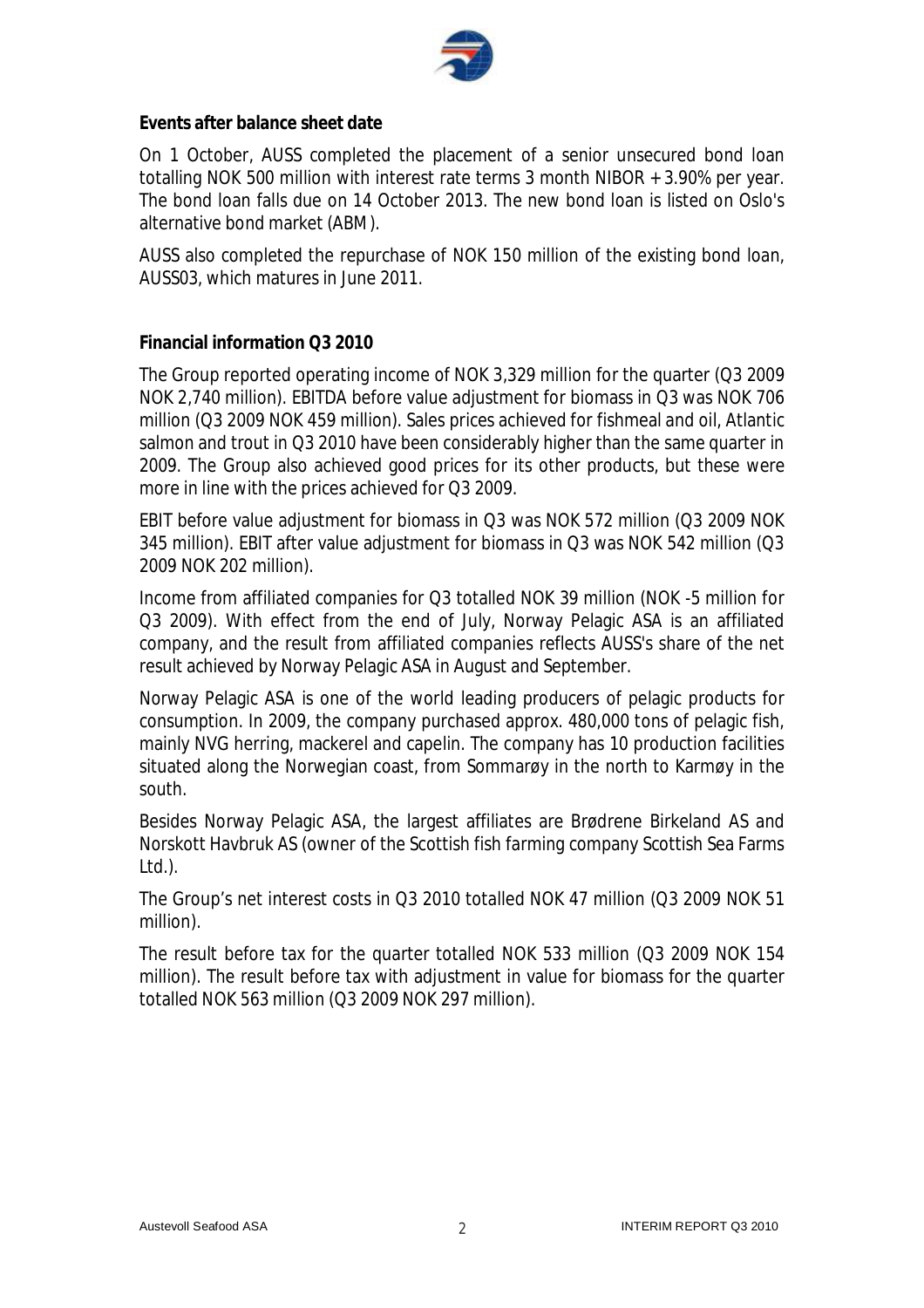

# **Business segments**

#### **Fishmeal and fish oil**

Operating income in Q3 2010 totalled NOK 678 million (NOK 548 million in Q3 2009) and EBITDA amounted to NOK 202 million (NOK 104 million in Q3 2009). Compensation totalling NOK 25 million is included in the figure reported for income for Q3 2010.

A total of 70,000 tons of fishmeal and oil were sold in Q3, compared with approx. 89,000 tons in the same quarter in 2009. The prices for fishmeal and oil have been considerably higher in Q3 2010 when compared with the same quarter last year. The first season for anchoveta fishing in Peru started on 13 May and lasted until the end of July. The total quota was established as 2.5 million tons for the first season, a reduction of 1 million tons in comparison with the quota of 3.5 million tons for the first season of 2009. AUSS' fleet in Peru fished around 85% of its quota in Q2 and the remaining volume was fished during the first weeks of July. The fishing season in Peru started later in 2010 than in 2009 and this has resulted in displacements between the volumes sold between Q2 and Q3 for the business in Peru. In addition, the total production for the first season in Peru was lower than the same season in 2009 as a result of the reduction in the total quota for anchoveta. As is normal for Q3, the volume of raw materials available for production of fishmeal and oil in both South America and Europe was low.

#### **Consumer products**

Operating income in Q3 2010 totalled NOK 204 million (NOK 197 million in Q3 2009) and EBITDA amounted to NOK 21 million (NOK 27 million in Q3 2009).

The total volume sold for consumption is distributed as follows; approx. 3,600 tons of frozen products (Chile) compared with 5,700 tons in the same period last year. Approx. 330,000 boxes of canned products were sold, compared with approx. 454,000 boxes for the same period in 2009 (Chile and Peru). During the period, the Group sold approx. 442 tons of high and low concentrate Omega 3 oils compared with approx. 349 tons in the same period last year.

Realised prices for canned products were in line with the same period last year, while the Group achieved higher prices for frozen products than during the same period last year. The business segment has been affected by the low volume of fishing for consumer products in Chile and Peru, with a knock-on effect on the utilisation of the business segment's production facilities and thereby the volume of available products for sale.

The third quarter was positive for Epax AS in terms of production and sales and the company reported a 27% increase in sales volume when compared with Q3 2009. In the third quarter, AUSS signed an agreement regarding the sale of Epax, conditional upon approval by the public authorities. The estimated date for execution of the sale is November 2010.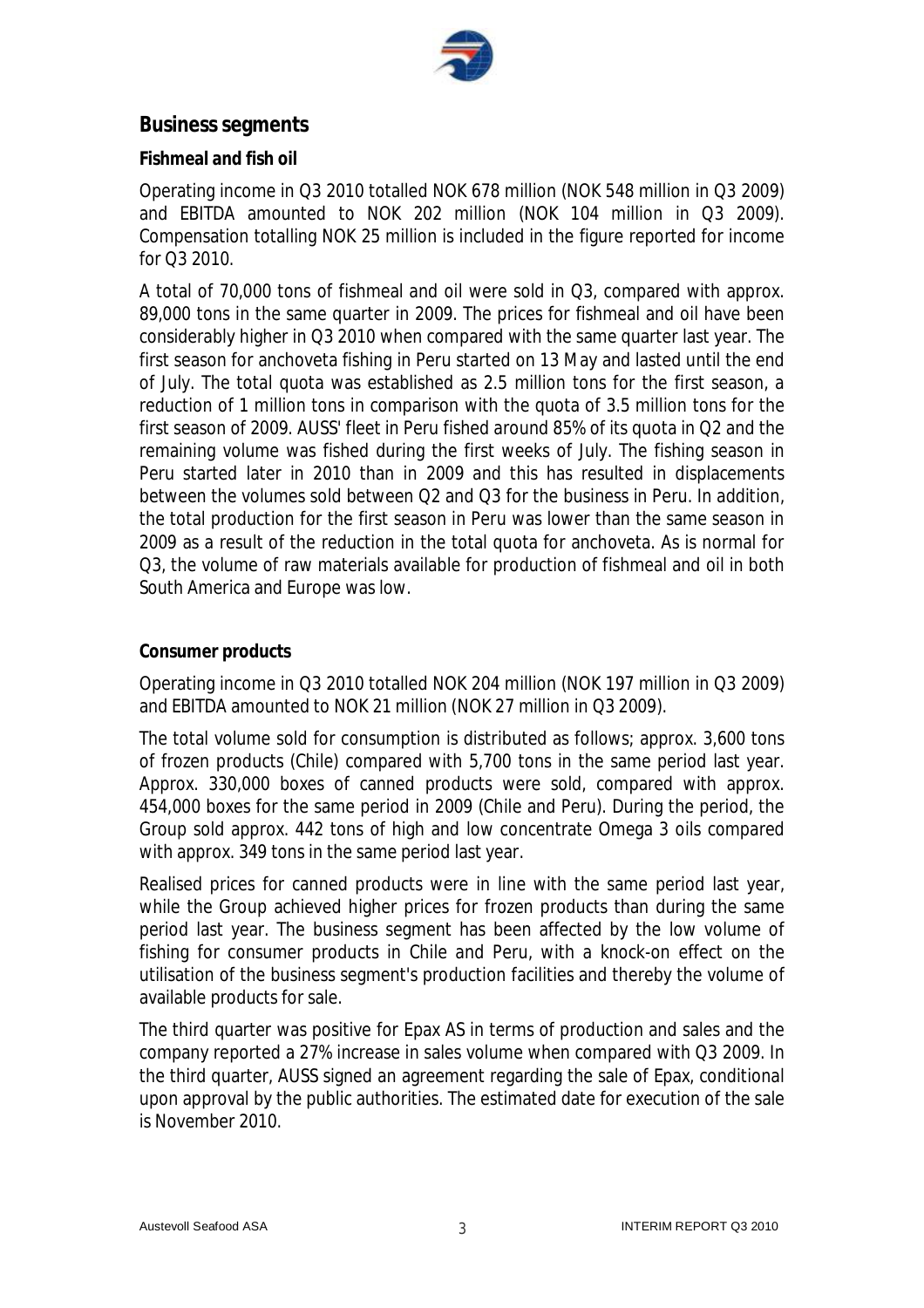

**Production, sale and distribution of Atlantic salmon and trout** 

This business segment comprises Lerøy Seafood Group ASA. In Q3 2010, the segment reported operating income of NOK 2,264 million (Q3 2009 NOK 1,946 million) and EBITDA before value adjustment of biomass of NOK 477 million (Q3 2009 NOK 326 million). The segment reported harvests of 31,000 tons gutted weight of salmon and trout in Q3 2010 compared with 28,000 tons in the same quarter last year. The segment has experienced a significant growth in operating result and the growth in EBITDA when compared with Q3 2009 totals 46%. This growth is the result of an increase in volume and improvement in prices achieved for the main products, Atlantic salmon and trout, and an extremely positive development in sales and distribution. The market was positive throughout the quarter and the segment has a strong position on the major global fish market.

#### **Pelagic Northern Atlantic**

Operating income in Q3 2010 totalled NOK 293 million (NOK 146 million in Q3 2009) and EBITDA amounted to NOK 10 million (NOK 2 million in Q3 2009).

Pelagic Northern Atlantic comprises the sales company Atlantic Pelagic AS, which carries out all sales activities for the production companies Austevoll Fiskeindustri AS, Sir Fish AS, Modolv Sjøset AS and North Capelin Honningsvåg AS. This company is also responsible for the results of the production companies Austevoll Fiskeindustri AS, Sir Fish AS, Modolv Sjøset AS and North Capelin Honningsvåg AS.

The autumn season started somewhat earlier this year when compared with 2009. This is due to the fact that approx. 70,000 tons of mackerel were transferred from the 2009 quota and added to the 2010 quota for mackerel fishing. This has resulted in a high level of activity for our plants in September, particularly those in the south. The fishing vessels give first priority to fishing the mackerel quota and expect the availability of NVG herring in Q4 to increase once the mackerel quota has been fished.

## **Cash flow**

Cash flow from operating activities for Q3 2010 was NOK 1,047 million (NOK 622 million in Q3 2009). The high cash flow from operations reflects the good operating result achieved for the quarter. Moreover, there will as normal be a reduction in working capital in Q3 for the pelagic segment. Cash flow from investment activities for Q3 2010 was NOK -402 million (NOK -30 million in Q3 2009). Cash flow from investments in Q3 2010 comprises normal maintenance costs, acquisition of shares in Norway Pelagic ASA and dividends received from affiliates. Cash flow from financing activities for Q3 2010 was NOK -846 million (NOK 154 million in Q3 2009). Cash flow from financing for the quarter comprises payment of ordinary instalments and changes in short-term credits. The positive cash flow in Q3 2009 was significantly affected by the capital expansion executed during that quarter. Net change in cash in Q3 2010 was NOK -200 million (NOK 746 million in Q3 2009). Cash reserves at the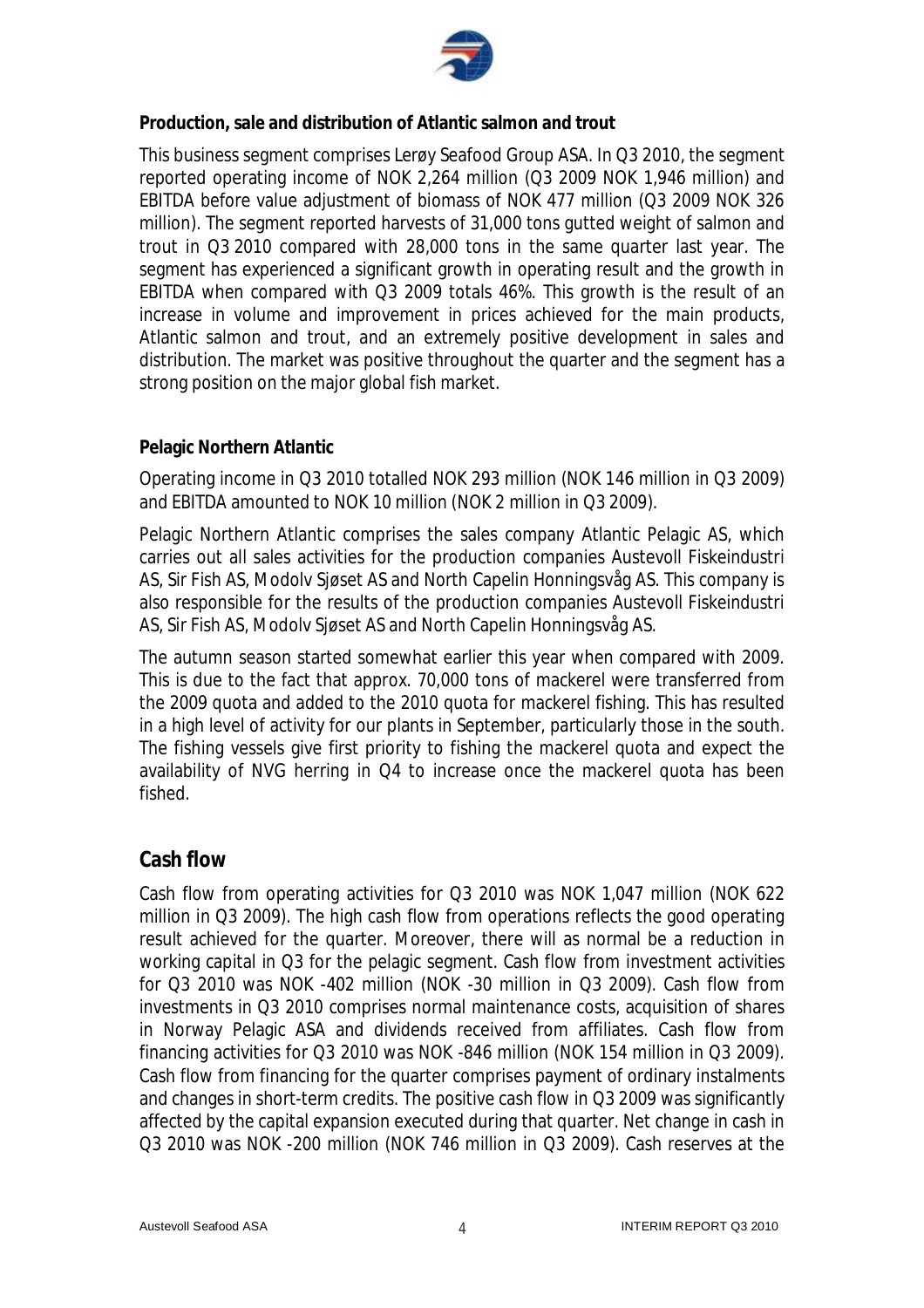

end of September 2010 totalled NOK 1,327 million compared with NOK 1,474 at the end of September 2009.

# **Balance sheet as of 30 September 2010**

At the end of September 2010, the Group had a total balance sheet of NOK 16,364 million compared with NOK 16,291 million at year-end 2009. At the end of September 2010, the Group equity was NOK 7,800 million compared with NOK 7,095 million at year-end 2009. The equity ratio was 48% as of end September 2010 compared with 44% as of year-end 2009.

Net interest-bearing debt amounted to NOK 3,579 million at the end of September 2010 compared with NOK 4,364 million in the same period last year. The Group's cash reserves at the end of September totalled NOK 1,327 million compared with NOK 1,474 at the end of September 2009. The Group's cash reserves do not include unutilised drawing rights.

# **Risk factors and uncertainty factors**

The Group's risk exposure is described in the consolidated annual report for 2009. Group activities are mainly global and will always be more or less impacted by developments in world economy. Based on the unrest on the financial markets in the past years, the general consensus is that the uncertainty related to macro-economics is higher than what could be considered as normal. Although this situation may have an impact on the real economy for the majority of markets, we believe that AUSS's core business is founded on long-term, sustainable values within interesting seafood industries.

The group is exposed to risk related to the value of investments in subsidiaries in the event of price changes in the raw materials and finished goods markets, to the extent that these changes impact on the company's competitive edge and earnings potential over time. Operating conditions and price developments, including marine biomass, fishing conditions and development in the price for the group's input factors are also central parameters.

Changes in fishing patterns and quota regulations result in fluctuating catch volumes from quarter to quarter and from year to year, and subsequently in the utilisation of the company's production facilities. The seasonal fluctuations in catch volumes create similar fluctuations in the interim key figures.

The main share of the Group's debt has a floating interest rate.

The Group is exposed to fluctuations in foreign exchange rates, particularly for the EURO, USD, Chilean Peso and Peruvian Soles. Measures to reduce this risk include forward contracts and multi-currency overdraft facilities. Furthermore, parts of the long-term debts are adapted in relation to earnings in the same currency.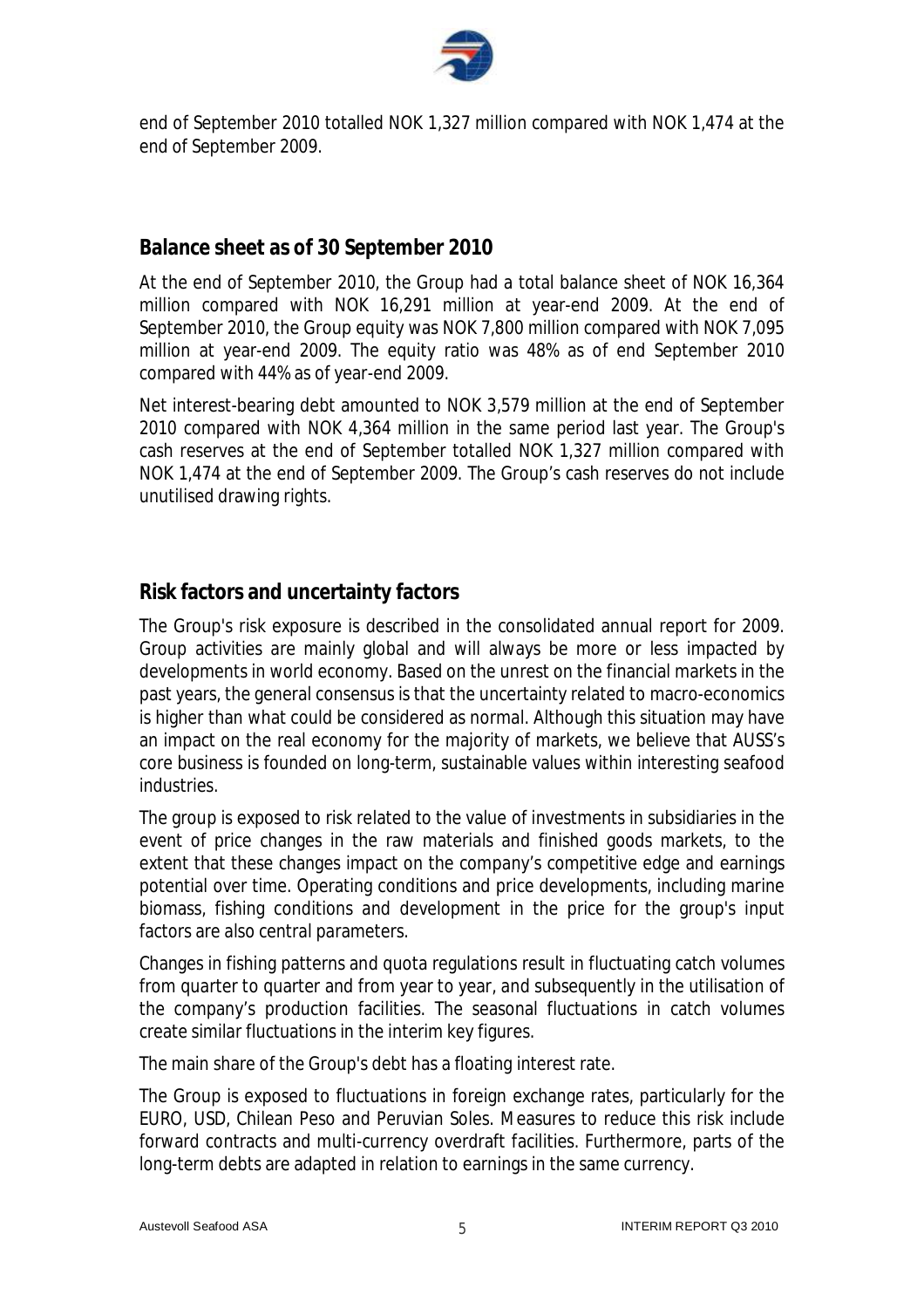

# **Shareholders**

As of 30 September 2010, the company had 4,146 shareholders against a comparison figure of 4,372 shareholders at the end of September 2009. The share price was NOK 37.80 at the end of September 2010.

# **Market and outlook**

### **Fishmeal and fish oil**

Fishmeal prices remained stable throughout Q3 and continue to do so in the fourth quarter. The current price levels per ton are USD 1,300 - 1,350 (FOB Peru, Standard 65-66%). Fish oil prices have been on the increase in Q3 and to date in Q4, supported by the increasing prices for vegetable oils. Demand for the products from the most important markets is expected to remain regular and high.

#### **Consumption**

The Board of Directors expects to see a regular high demand for the Group's consumer products in the future, along with stable prices. The positive development in the market for the Group's high-concentrate Omega 3 products is expected to continue.

#### **Production, sale and distribution of salmon and trout**

The development in demand for Atlantic salmon and trout has been positive in 2010. The positive development in 2009 combined with the reduction in the global supply of Atlantic salmon in 2010 and expectations for limited growth in the years to come, provide grounds for continued optimism. The above-mentioned factors, combined with expectations of improved productivity for the segment, including improvements to biology, allow for a positive attitude towards developments.

#### **The Group**

The development of long-lasting values requires patience and the ability to think in the long term. The Group is strong, has shown positive developments and now has an excellent position within a number of segments of the global seafood industry. The Group aims to grow and further develop over time within its current segments. The Board of Directors is in the main satisfied with the Group's profit performance and currently expects the fourth quarter 2010 to generate a higher result than the same period last year.

> Storebø, 3 November 2010 The Board of Directors in Austevoll Seafood ASA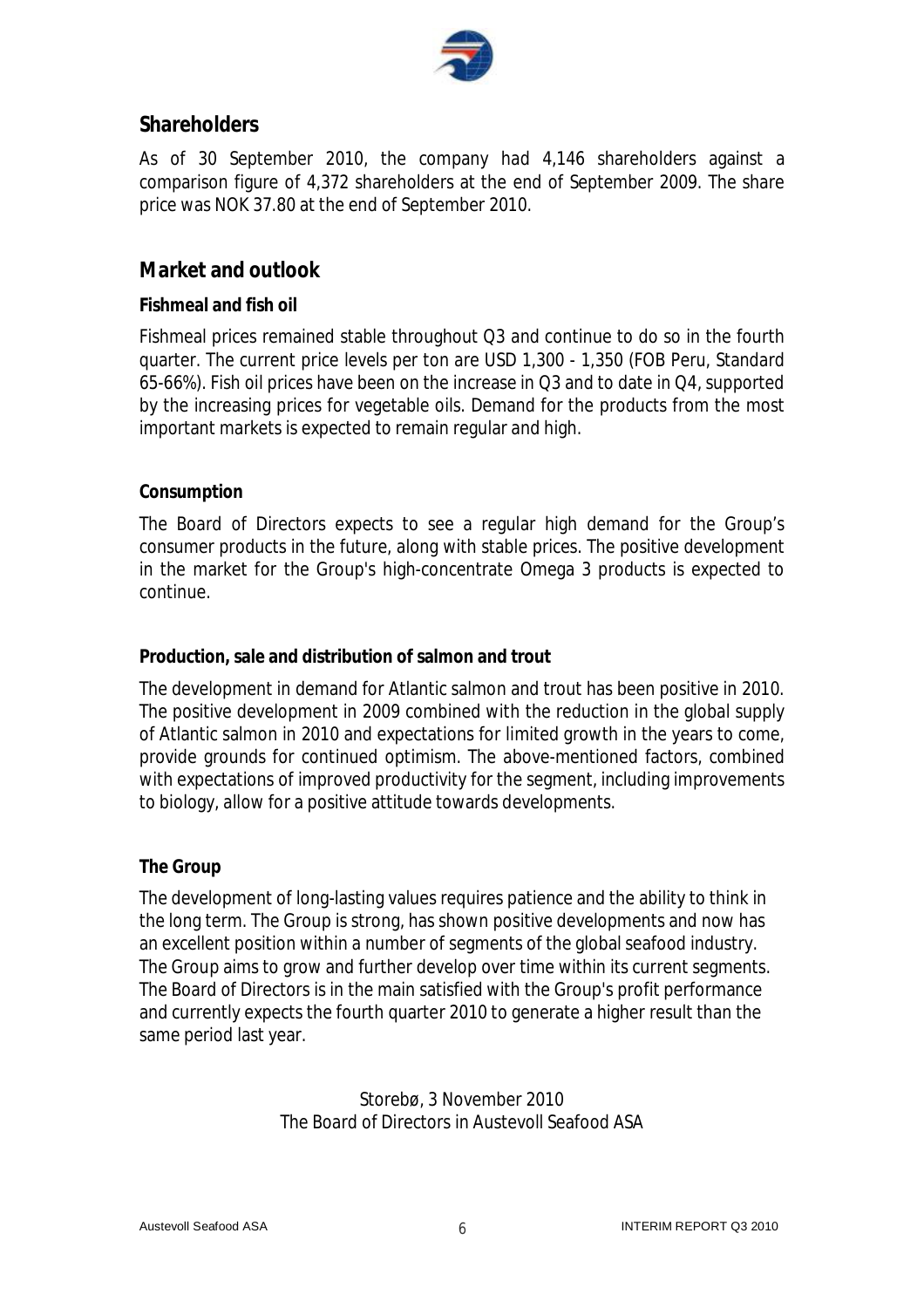

# **INTERIM REPORT Q3 2010**

**Condensed Consolidated Income Statement (unaudited)**

|                                                | Third quarter |            | <b>YTD September</b> |            |            |
|------------------------------------------------|---------------|------------|----------------------|------------|------------|
| All figures in NOK 1.000                       | 2010          | 2009       | 2010                 | 2009       | 2009       |
| Operating income                               | 3.329.376     | 2.739.576  | 9.240.990            | 8.123.538  | 11.324.609 |
| Raw material and consumables used              | 2.071.670     | 1.801.965  | 5.784.138            | 5.144.646  | 7.203.017  |
| Salaries and personnel expenses                | 321.178       | 286.933    | 899.358              | 849.803    | 1.274.850  |
| Other operating expenses                       | 230.662       | 191.662    | 770.410              | 763.060    | 925.047    |
| Operating profit before depreciation (EBITDA)  | 705.866       | 459.016    | 1.787.084            | 1.366.029  | 1.921.695  |
| Depreciation and amortisation                  | 123.336       | 113.630    | 366.421              | 346.245    | 465.535    |
| Impairment                                     | 10.387        |            | 10.387               |            | 13.667     |
| EBIT before fair value adjustment biomass      | 572.143       | 345.386    | 1.410.276            | 1.019.784  | 1.442.493  |
| Fair value adjustment biomass                  | $-30.096$     | $-143.248$ | 171.831              | $-4.379$   | 60.483     |
| Operating profit                               | 542.047       | 202.138    | 1.582.107            | 1.015.405  | 1.502.976  |
| Income from associated companies               | 38.514        | $-5.309$   | 131.539              | 56.979     | 80.341     |
| Net interest expenses                          | $-47.484$     | $-50.985$  | $-157.078$           | $-222.209$ | $-281.556$ |
| Net other financial items (incl. agio/disagio) | 109           | 8.021      | $-9.248$             | 26.147     | 28.571     |
| Profit before tax                              | 533.186       | 153.865    | 1.547.320            | 876.322    | 1.330.332  |
| Income tax expenses                            | $-150.385$    | $-46.624$  | $-414.248$           | $-223.646$ | $-342.383$ |
| Net profit                                     | 382.801       | 107.241    | 1.133.072            | 652.676    | 987.949    |
|                                                |               |            |                      |            |            |
| Profit to minority interests                   | 106.983       | 35.373     | 346.125              | 157.842    | 264.606    |
| Profit attribut to equity holder of parent     | 275.818       | 71.868     | 786.947              | 494.834    | 723.343    |
| Earnings per share                             | 1.36          | 0.39       | 3.88                 | 2,68       | 3,83       |
| Diluted earnings per share                     | 1,36          | 0,39       | 3,88                 | 2,68       | 3,83       |
| Earnings per share excl.fair value adj biomass | 1,43          | 0,75       | 3,49                 | 2,70       | 3,68       |

#### **Statement of Comprehensive income (unaudited)**

|                                                |            | Third quarter |           | <b>YTD September</b> |            |
|------------------------------------------------|------------|---------------|-----------|----------------------|------------|
| All figures in NOK 1.000                       | 2010       | 2009          | 2010      | 2009                 | 2009       |
| Net earnings in the period                     | 382.801    | 107.241       | 1.133.072 | 652.676              | 987.949    |
| Other comprehensive income                     |            |               |           |                      |            |
| <b>Currency translation differences</b>        | $-274.027$ | $-206.916$    | 42.937    | $-399.877$           | $-448.553$ |
| Other gains and losses in comprehensive income |            |               |           |                      |            |
| Total other comprehensive income               | $-274.027$ | $-206.916$    | 42.937    | $-399.877$           | $-448.553$ |
| Comprehensive income in the period             | 108.774    | $-99.675$     | 1.176.009 | 252.799              | 539.396    |
| Allocated to:                                  |            |               |           |                      |            |
| Minority interests                             | 84.576     | 35.303        | 360.884   | 147.169              | 231.560    |
| Majority interests                             | 24.198     | $-134.978$    | 815.126   | 105.630              | 307.836    |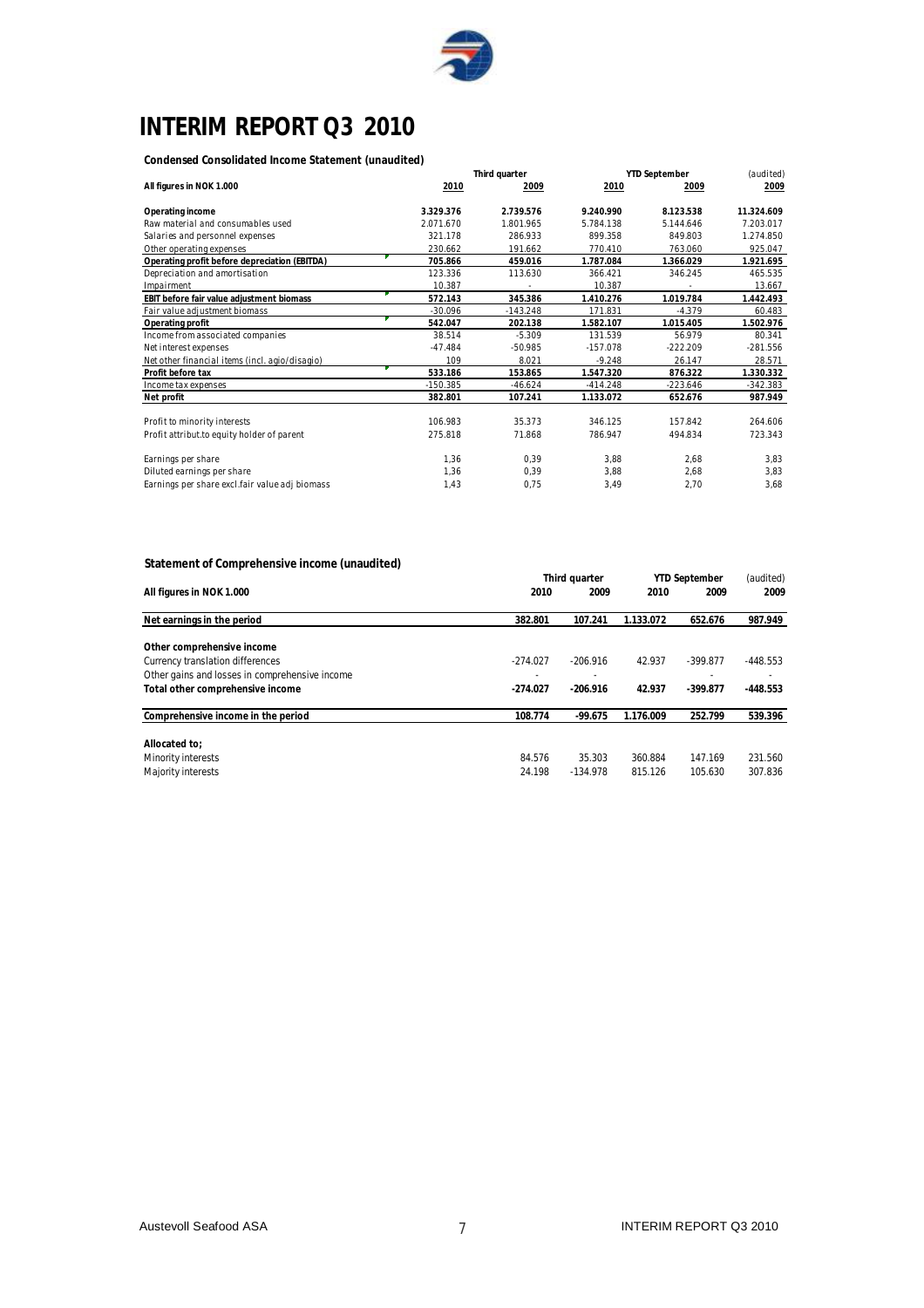

# **Condensed Consolidated Balance sheet (unaudited)**

|                                      |            |            | (audited)  |
|--------------------------------------|------------|------------|------------|
| All figures in NOK 1.000             | 30.09.2010 | 30.09.2009 | 31.12.2009 |
|                                      |            |            |            |
| Assets                               |            |            |            |
| Intangible assets                    | 5.623.981  | 5.617.129  | 5.599.398  |
| <b>Vessels</b>                       | 632.970    | 721.102    | 697.851    |
| Property, plant and equipment        | 3.183.180  | 3.284.666  | 3.173.199  |
| Investments in associated companies  | 855.002    | 470.423    | 492.391    |
| Investments in other shares          | 39.669     | 40.835     | 40.728     |
| Other long term receivables          | 122.032    | 120.916    | 136.690    |
| Total non-current assets             | 10.456.834 | 10.255.071 | 10.140.257 |
| Inventories                          | 2.890.134  | 2.652.119  | 2.696.923  |
| <b>Accounts receivables</b>          | 1.329.369  | 1.146.287  | 1.476.172  |
| Other current receivables            | 360.343    | 333.104    | 354.241    |
| Cash and Cash equivalents            | 1.326.862  | 1.473.886  | 1.623.616  |
| <b>Total current assets</b>          | 5.906.708  | 5.605.396  | 6.150.952  |
| <b>Total assets</b>                  | 16.363.542 | 15.860.467 | 16.291.209 |
|                                      |            |            |            |
| <b>Equity and liabilities</b>        |            |            |            |
| Share capital                        | 101.359    | 101.359    | 101.359    |
| Share premium fund                   | 3.713.549  | 3.713.616  | 3.713.549  |
| Retained earnings and other reserves | 2.239.297  | 1.459.614  | 1.700.891  |
| Minority interests                   | 1.744.969  | 1.528.692  | 1.579.684  |
| Total equity                         | 7.799.174  | 6.803.281  | 7.095.483  |
| Deferred tax liabilities             | 1.912.470  | 1.786.796  | 1.757.247  |
| Pension and other obligations        | 30.153     | 28.685     | 28.386     |
| <b>Borrowings</b>                    | 3.896.322  | 4.408.787  | 4.508.519  |
| Other long-term liabilities          | 24.276     | 143.850    | 28.984     |
| <b>Total non-current liabilities</b> | 5.863.221  | 6.368.118  | 6.323.136  |
| Short term borrowings                | 858.708    | 631.750    | 616.778    |
| <b>Overdraft facilities</b>          | 248.418    | 774.444    | 697.499    |
| Account payable                      | 916.486    | 810.339    | 881.079    |
| Other current liabilities            | 677.535    | 472.537    | 677.234    |
| <b>Total current liabilities</b>     | 2.701.147  | 2.689.070  | 2.872.590  |
| <b>Total liabilities</b>             | 8.564.368  | 9.057.188  | 9.195.726  |
| <b>Total equity and liabilities</b>  | 16.363.542 | 15.860.469 | 16.291.209 |

**Condensed Consolidated Cash flow statement (unaudited)**

| All figures in NOK 1.000                                                           | O <sub>3</sub> 2010     | O <sub>3</sub> 2009  | <b>YTD 2010</b>         | <b>YTD 2009</b>      | 2009 (audited)       |
|------------------------------------------------------------------------------------|-------------------------|----------------------|-------------------------|----------------------|----------------------|
|                                                                                    |                         |                      |                         |                      |                      |
| Net cash flow from operating activities<br>Net cash flow from investing activities | 1.047.458<br>$-401.718$ | 621.884<br>$-29.823$ | 1.625.621<br>$-522.065$ | 1.325.685<br>199.438 | 1.679.107<br>180.600 |
| Net cash flow from financing activities                                            | $-846.010$              | 154.376              | $-1.400.310$            | $-694.773$           | $-879.627$           |
|                                                                                    |                         |                      |                         |                      |                      |
| Net change in cash and cash equivalents                                            | $-200.270$              | 746.437              | $-296.754$              | 830.350              | 980.080              |
|                                                                                    |                         |                      |                         |                      |                      |
| Cash and cash equivalents at beginning of per-                                     | 1.527.132               | 727.449              | 1.623.616               | 643.536              | 643.536              |
|                                                                                    |                         |                      |                         | 1.473.886            |                      |
| Cash and cash equivalents at period end                                            | 1.326.862               | 1.473.886            | 1.326.862               |                      | 1.623.616            |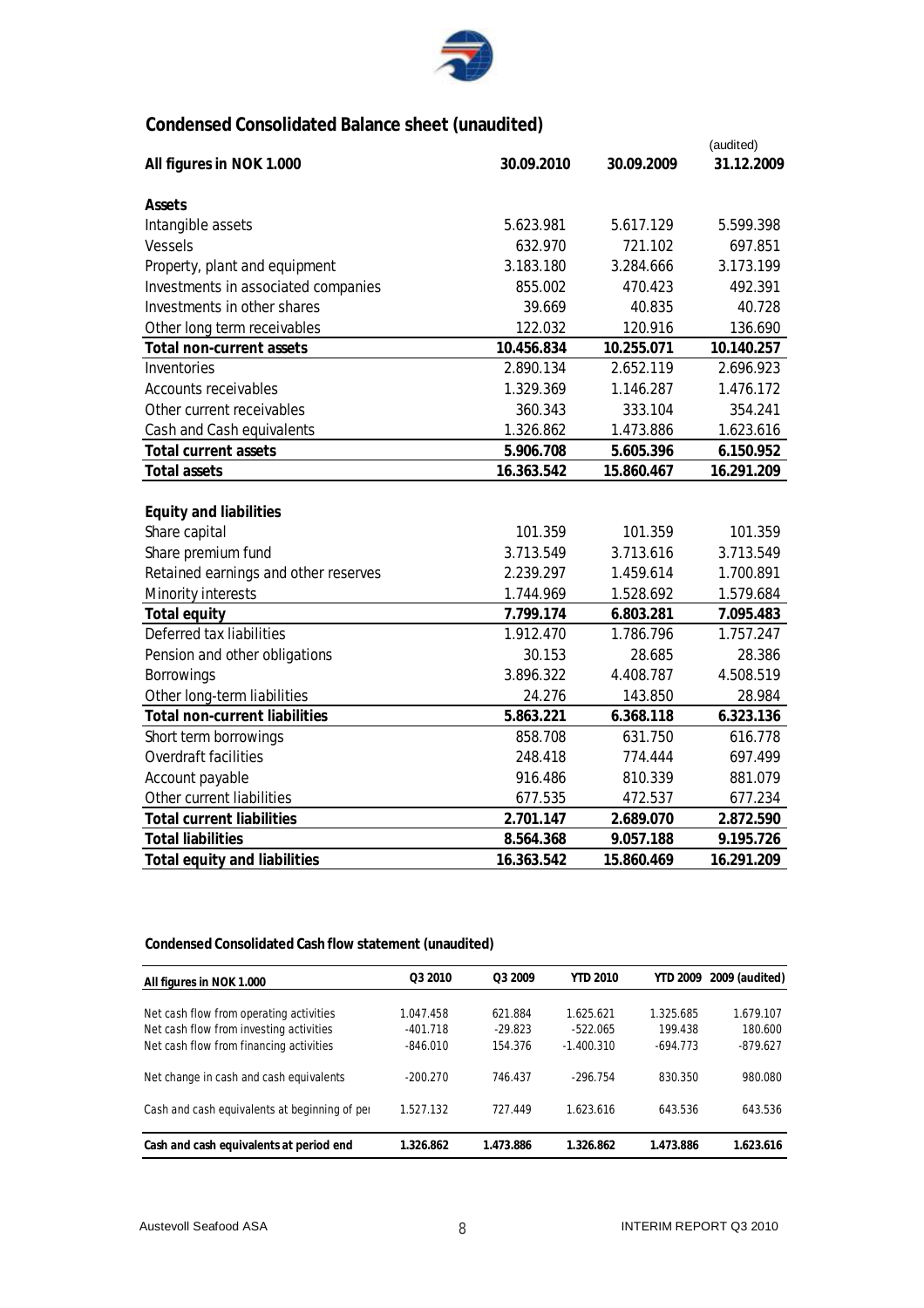

**Condensed Consolidated Statement of changes in Equity (unaudited)**

|                                                            |                          | <b>YTD September</b> |           |  |
|------------------------------------------------------------|--------------------------|----------------------|-----------|--|
| All figures in NOK 1.000                                   | 2010                     | 2009                 | 2009      |  |
| Equity period start                                        | 7.095.482                | 5.619.768            | 5.619.768 |  |
| Comprehensive income in the period                         | 1.176.009                | 252.799              | 539.396   |  |
| <b>Dividends</b>                                           | $-389.223$               | $-39.496$            | $-56.166$ |  |
| Business combinations/acquisition                          | $-81.102$                | 28.804               | 31.894    |  |
| Effect option programme                                    | $-1.994$                 | 2.399                | 2.243     |  |
| Acquisitions of minorities/sales to minorities             | $\overline{\phantom{a}}$ | 310.943              | 319.516   |  |
| Other changes                                              | $\overline{\phantom{a}}$ | $-10.834$            | 638.831   |  |
| New equity from cash contribution and contribution in kind | ٠                        | 638.898              |           |  |
| Total changes of equity in the period                      | 703.690                  | 1.183.513            | 1.475.714 |  |
| Equity at period end                                       | 7.799.172                | 6.803.281            | 7.095.482 |  |

# **Selected notes to the accounts**

# **Note 1 Accounting principles**

This interim report has been prepared in accordance with the International Financial Reporting Standards (IFRS) and the related standard for interim reports (IAS 34). The interim report, including historical comparison figures, is based on current IFRS standards and interpretation. Changes in the standard and interpretations may result in changes to the result. The quarterly report is prepared in accordance with the same principles applied to the previous annual report, but does not contain all the information and notes required for an annual report.

This report must therefore be read in the context of the last annual report from the company (2009).

## **Note 2 Transactions with closely related parties**

There were no significant transactions with closely related parties in Q3 2010. Transactions between closely related parties take place according to market terms.

## **Note 3 Biological assets**

The Group estimates the fair value of biological assets (fish in the sea) on the basis of market prices for gutted salmon and trout on balance sheet date. The price is then adjusted to cater for quality differences (superior, ordinary and production) and logistic costs. The volume is adjusted to account for loss during gutting. The valuation of fish in the sea with an average weight of under 4 kg is based on the same principles. However, the price is adjusted in relation to the phase of the growth cycle for the fish. The price will not be adjusted to lower than the cost price, unless the Group expects to generate a loss from future sales.

|                         | Q3 2009    | O <sub>4</sub> 2009 | 2009    | 01 2010 | O <sub>2</sub> 2010 | Q3 2010 |
|-------------------------|------------|---------------------|---------|---------|---------------------|---------|
| Total fish in sea (LWT) | 79.114     | 79.558              | 79.558  | 73.779  | 99.431              | 77.911  |
| $Fish > 4$ kg (LWT)     | 27.691     | 30.506              | 30.506  | 22.876  | 16.739              | 23.678  |
| Adjustment inventory    | 231.573    | 296.435             | 296.435 | 566.447 | 498.362             | 468.266 |
| P&L effect adjustment   | $-143.248$ | 64.862              | 60.483  | 270.012 | $-68.085$           | -30.096 |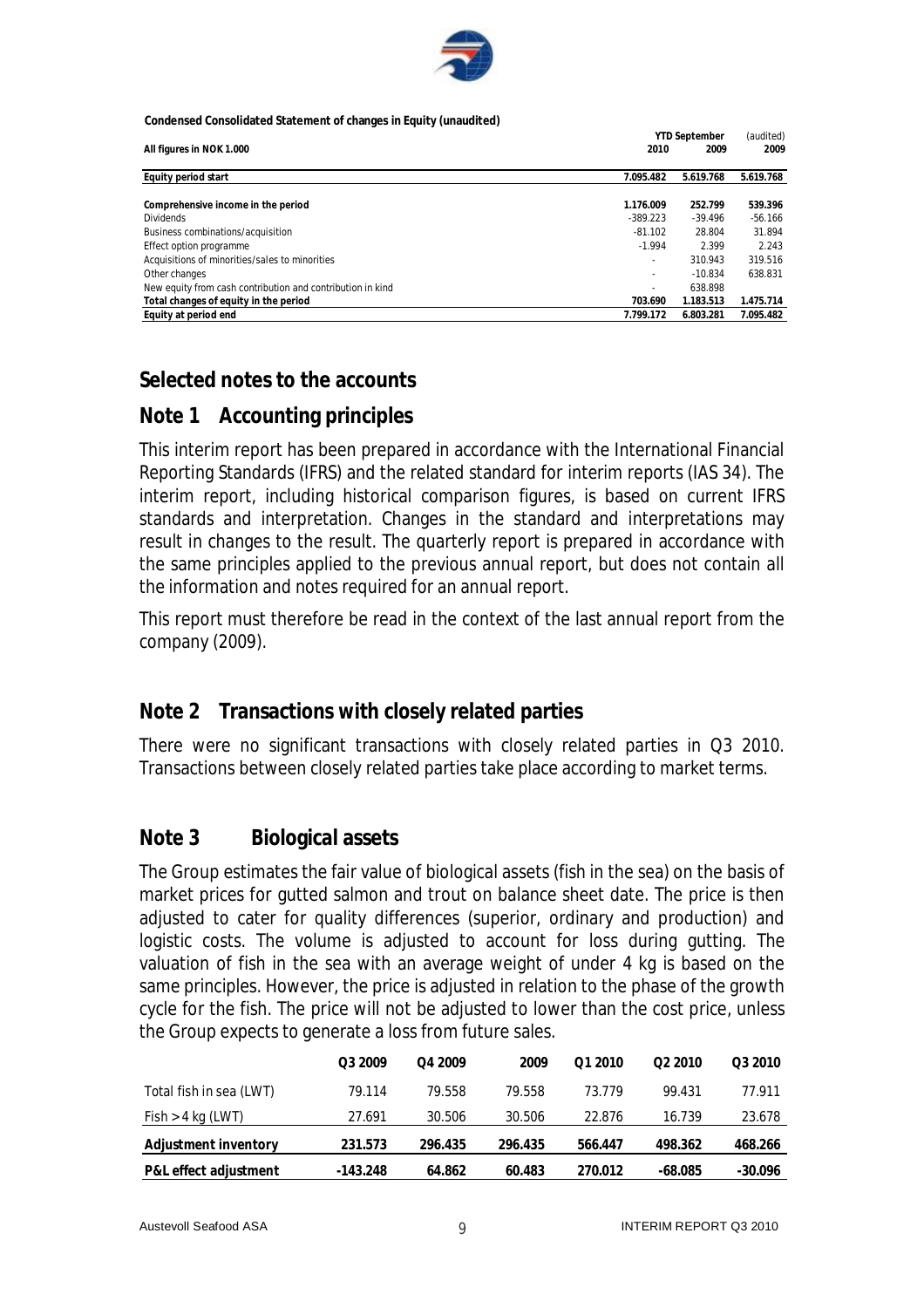

# **Note 4 Business segments**

|                                               | (all figures in NOK 1.000) |           |                                           |            |            |
|-----------------------------------------------|----------------------------|-----------|-------------------------------------------|------------|------------|
|                                               | Third quarter              |           | Third quarter YTD September YTD September |            | (audited)  |
|                                               | 2010                       | 2009      | 2010                                      | 2009       | 2009       |
| <b>Fishmeal and oil</b>                       |                            |           |                                           |            |            |
| Operating revenue **                          | 677.558                    | 547.535   | 1.627.365                                 | 1.593.580  | 2.037.200  |
| EBITDA **                                     | 201.574                    | 104.217   | 485.289                                   | 384.846    | 531.784    |
| Ÿ.<br><b>EBITDA %</b>                         | 30 %                       | 19%       | 30%                                       | 24 %       | 26 %       |
| EBIT before fair value adj.biomass **         | 155.642                    | 68.450    | 364.522                                   | 271.830    | 367.764    |
| Volumes sold fishmeal (tons)*                 | 53.470                     | 67.698    | 133.134                                   | 201.237    | 255.192    |
| Volumes sold fishoil (tons)*                  | 16.254                     | 21.115    | 41.285                                    | 47.772     | 59.783     |
| Fishmeal/oil sold for associated company      |                            |           |                                           | 7.163      | 7.163      |
| <b>Human Consumption</b>                      |                            |           |                                           |            |            |
| Operating revenue                             | 204.105                    | 196.563   | 598.871                                   | 767.912    | 972.035    |
| EBITDA<br>÷                                   | 20.892                     | 26.908    | 69.688                                    | 158.551    | 176.893    |
| <b>EBITDA %</b>                               | 10%                        | 14 %      | 12%                                       | 21%        | 18%        |
| EBIT before fair value adj.biomass            | $-6.814$                   | 4.714     | $-9.674$                                  | 92.632     | 91.623     |
| Canning (cases)                               | 330.145                    | 454.441   | 1.197.314                                 | 1.725.403  | 2.186.014  |
| Frozen fish (tons)                            | 3.644                      | 5.748     | 4.752                                     | 28.083     | 33.488     |
| HC and LC Omega 3 products (tons)             | 442                        | 349       | 1.395                                     | 1.453      | 1.815      |
| Pelagic North Atlantic                        |                            |           |                                           |            |            |
| Operating revenue                             | 293.149                    | 146.191   | 986.836                                   | 694.199    | 1.111.347  |
| <b>EBITDA</b>                                 | 9.611                      | 2.376     | 39.505                                    | 41.384     | 65.792     |
| ٠<br><b>EBITDA %</b>                          | 3%                         | 2%        | 4 %                                       | 6%         | 6 %        |
| EBIT before fair value adj.biomass            | 4.150                      | $-2.120$  | 23.476                                    | 26.254     | 43.873     |
| Production, sales & distribution salmon/trout |                            |           |                                           |            |            |
| Operating revenue                             | 2.264.465                  | 1.945.596 | 6.313.809                                 | 5.289.896  | 7.473.807  |
| <b>EBITDA</b>                                 | 477.028                    | 325.569   | 1.203.793                                 | 787.851    | 1.154.163  |
| <b>EBITDA %</b>                               | 21 %                       | 17%       | 19%                                       | 15 %       | 15%        |
| EBIT before fair value adj.biomass            | 424.159                    | 275.295   | 1.047.060                                 | 638.713    | 950.156    |
| Volumes sold own production (gwt tons)        | 31.000                     | 28.000    | 81.000                                    | 73.400     | 108.500    |
| <b>Elimination/not allocated AUSS</b>         |                            |           |                                           |            |            |
| Elimination/not allocated AUSS                | $-109.901$                 | $-96.309$ | $-285.891$                                | $-222.049$ | $-269.779$ |
| <b>EBITDA</b>                                 | $-3.241$                   | $-54$     | $-11.190$                                 | $-6.603$   | $-6.936$   |
| EBIT before fair value adj.biomass            | $-4.995$                   | $-954$    | $-15.108$                                 | $-9.645$   | $-10.925$  |
|                                               |                            |           |                                           |            |            |
| <u>Total group</u>                            |                            |           |                                           |            |            |
| Operating revenue                             | 3.329.376                  | 2.739.576 | 9.240.990                                 | 8.123.538  | 11.324.610 |
| <b>EBITDA</b>                                 | 705.864                    | 459.016   | 1.787.085                                 | 1.366.029  | 1.921.696  |
| <b>EBITDA %</b>                               | 21 %                       | 17%       | 19%                                       | 17%        | 17%        |
| EBIT before fair value adj.biomass            | 572.142                    | 345.385   | 1.410.276                                 | 1.019.784  | 1.442.491  |

\* From February 1, 2009 Welcon Group is proportionally consolidatet (50%)

\*\* Includes NOK 25 mill in "one off" income and NOK 10 mill of impairment